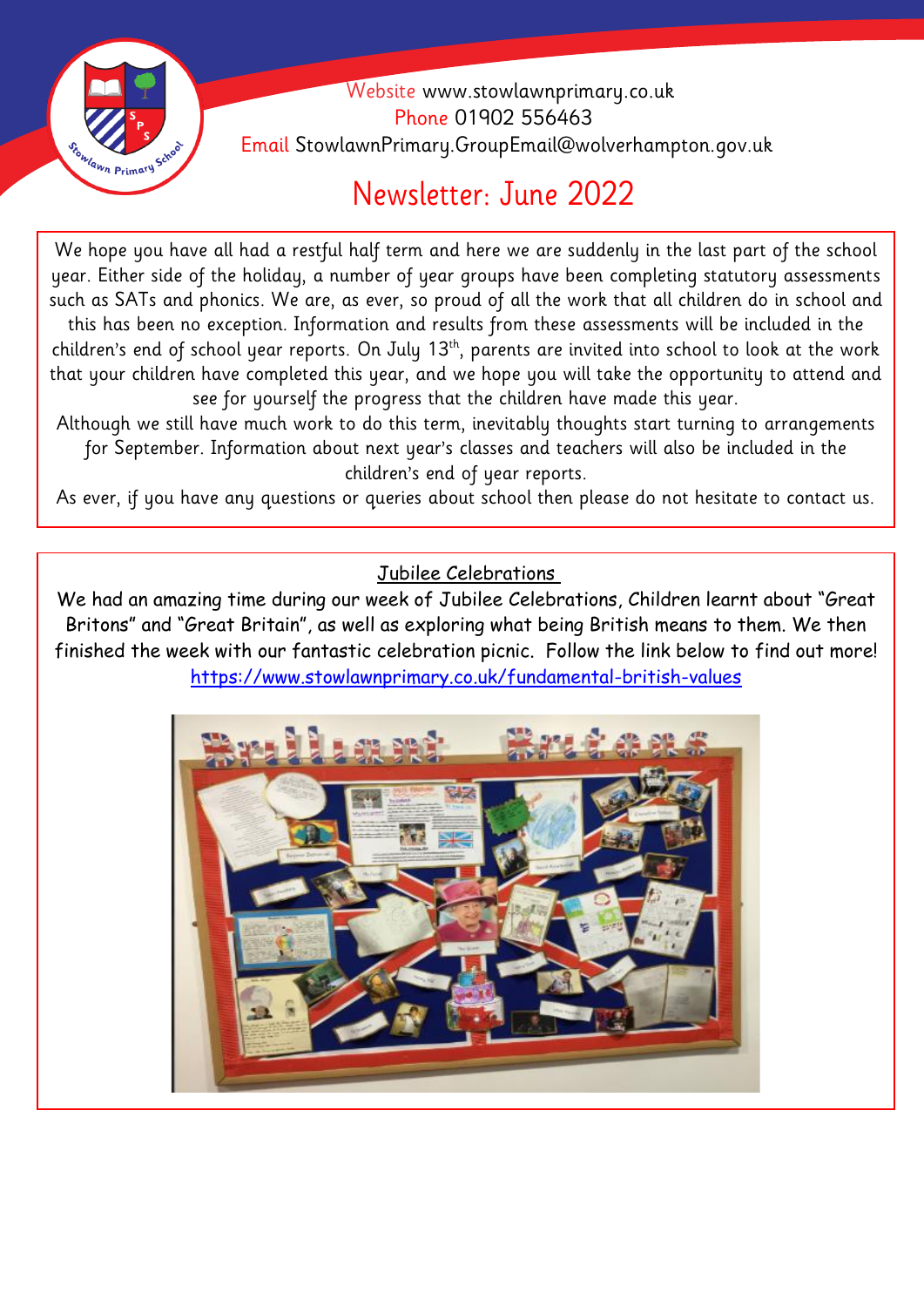

 Website [www.stowlawnprimary.co.uk](http://www.stowlawnprimary.co.uk/)  Phone 01902 556463 Email StowlawnPrimary.GroupEmail@wolverhampton.gov.uk

# Newsletter: June 2022

Y6 transition visits

When parents know which days Year 6 children are visiting their new secondary schools, could you please let the school office know, either by phone or through the absence tab on the Parentmail app. We will still need to register children for the days they are at Secondary school, and also for safeguarding reasons we need to know where the children are. We do not always receive up to date information from secondary schools so thank you for your help with this.

#### Sports Days L

We are excited to be able to run competitive sports days this year, where children will be able to compete against each other to earn points for their houses to see who will be crowned "House Sports Champions" for 2022. Parents are invited to attend – please see the dates and times in the diary section. Sports will take place on the school field, and parents will be let in through Gate 4 which leads straight onto the field. We hope to see you all there with loud cheering voices!

### Goals for Kai Penalty Shootout Sponsored Event

On Monday 11<sup>th</sup> July we will be holding our final charity event of the year. As you may know, Kai in Year 6 has undergone a great deal of treatment this year including radiotherapy and chemotherapy. He loves Wolves and loves football so we have put them together to hold a sponsored penalty shoot out with the Wolves Foundation. Children will get the chance to take penalties against Wolfie – the Wolves mascot, and can be sponsored to take part. All money raised will be split between The Wolves Foundation to support their initiatives such as "Feed our Pack", and hospitals where Kai was treated. Further information will be sent out shortly along with sponsor forms (and watch out for some extra staff events too!).

### New Admissions to Nursery and Reception

If your child is starting Nursery, or moving from Nursery to Reception in September, you will soon receive a welcome pack. Please read this carefully and return the information needed into school as soon as you can. We are so pleased that all our current Nursery children are staying with us, and we are also looking forward to a new groups of children joining our Nursery.

#### Uniform

As you may be thinking about purchasing new uniform for September, can we please remind you that children should wear a uniform of red jumper and white shirt or polo shirt, alongside black or grey shorts/ skirts or trousers. Girls can also wear red and white check summer dresses. Black footwear should also be worn, alongside grey or white socks. Uniform with the school crest can be brought by following this link:

<https://www.crestedschoolwear.co.uk/product-category/schools/s-u/stowlawn-primary-school/>